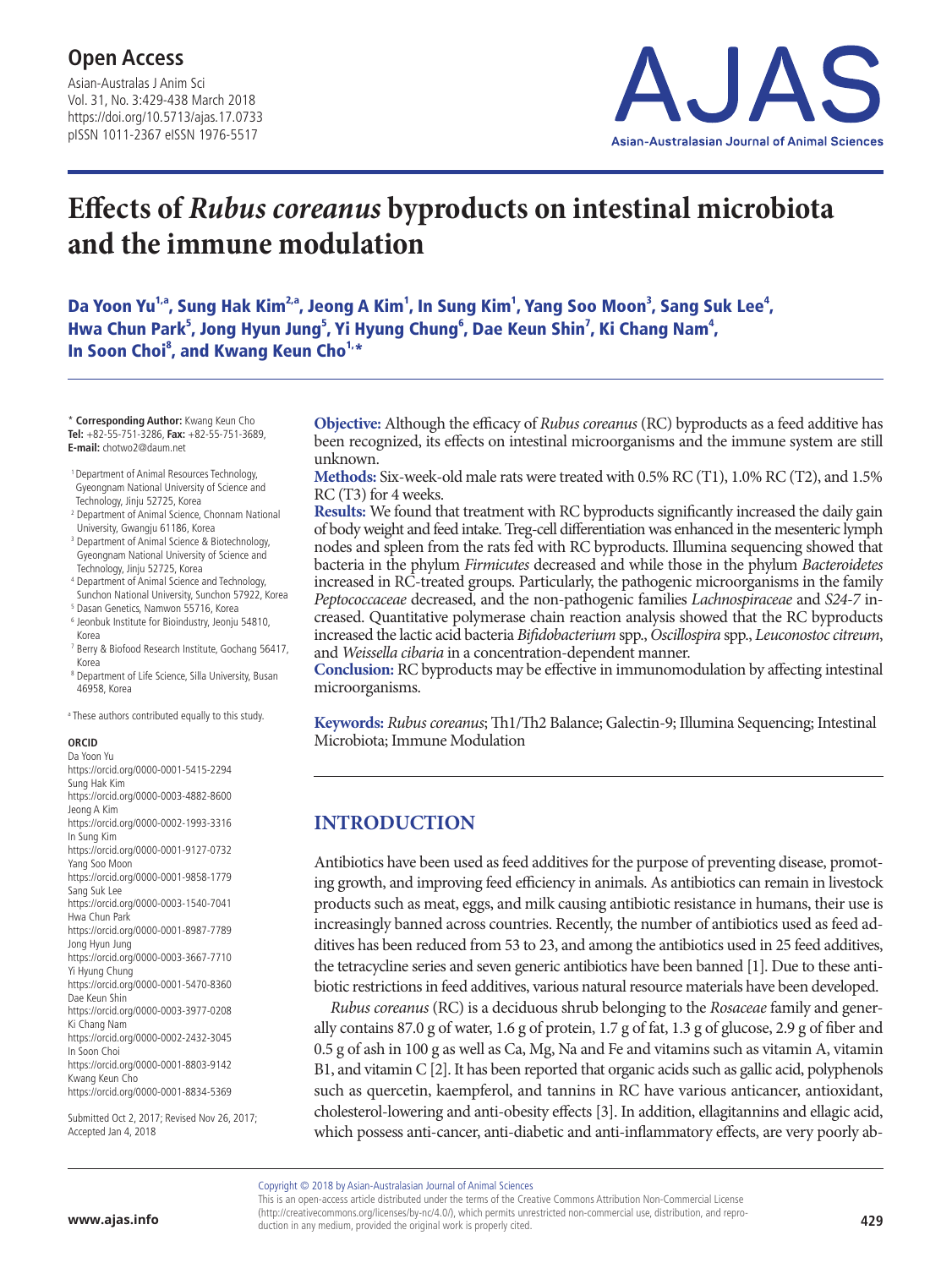# A.JAS

sorbed by the gastrointestinal system and the unabsorbed compounds are metabolized to urolithin by intestinal microorganisms [4]. As the activity of useful ingredients in RC has been reported, various functional products are attracting attention. The byproducts account for approximately 20% of the RC juice extracts, but are mostly being discarded [5]. The hot water extract of RC byproducts contains 8.9% of organic acid, 69.9% of neutral sugar, 19.1% of pectin and 5.2% of anthocyanin [6].

Although studies on the polyphenol content [7] of RC byproducts using ethanol concentration have been reported, studies using RC byproducts have not been performed yet. Therefore, this study was conducted to investigate the effects of RC byproducts on intestinal microbes and the immune system in white rats. This may prove useful for the production of functional products using RC.

## **MATERIALS AND METHODS**

#### **Feed and experimental animal feeding experiment**

The RC byproducts used in this experiment were obtained by generating a RC extract, drying the remaining byproducts (peel, seed) in a 50°C dry oven for 24 hours and then grinding them into a powder. Six-week-old male Sprague-Dawley rats were purchased from Samtako (Osan, Korea). A total of 6 rats were used in each treatment group, which were further divided into six repetitions consisting of one rat per repetition. The rats were subjected to a basal diet (AIN-76, Feed Lab, Guri, Korea) (Control group), a basal diet mixed with 0.5% dried RC byproduct powder (T1 group), a basal diet mixed with 1.0% dried RC byproduct powder (T2 group), and a basal diet mixed with 1.5% dried RC byproduct powder (T3 group). The animal housing was maintained at a temperature of 22°C ±3°C, relative humidity of 55%±5%, and light and dark cycles of 12 hours each. The rats underwent a 7-day acclimatization period before subjecting them to the aforementioned diets for 4 weeks, and the feed and drinking water were provided *ad libitum*. The weight and feed intake of each rat were measured once weekly throughout the experimental period. All procedures were approved by the Institutional Animal Care and Use Committees at Gyeongnam National University of Science and Technology (No. 2016-10).

#### **DNA extraction and Illumina sequencing**

All animals were sacrificed by diethyl ether and fecal samples of the rats were collected and stored at –80°C until genomic DNA (gDNA) extraction. DNA was extracted using Fecal DNA MiniPrep kits (Zymo Research, Irvine, CA, USA), and the sequence was analyzed using Illumina MiSeq (Chunlab Inc., Seoul, Korea) [8].

#### **Quantitative polymerase chain reaction**

As mentioned above, DNA was extracted from rat fecal samples. Quantitative polymerase chain reaction (qPCR) was performed using Rotor-Gene SYBR Green PCR Kits and Rotor-Gene Q (Qiagen, Hilden, Germany). The PCR cycling conditions were as follows: 40 cycles of 95°C for 10 s, 56°C for 30 s, 72°C for 10 s. Universal primer was used as the reference gene (Table 1).

#### **Separation and analysis of RNA from rat spleen and mesenteric lymph nodes and RT-PCR**

To analyze the immunomodulatory effects of the RC byproducts, rats were sacrificed and mesenteric lymph nodes (MLNs) and spleen were separated. Trizol was added to MLN and spleens and they were homogenized using SilentCrusher M (Heidolph, Schwabach, Germany). RNA was extracted and stored at –20°C until cDNA synthesis using reverse transcription-PCR (RT-PCR) kits (TaKaRa Co., Tokyo, Japan) according to the manufacturer's instructions. RT-PCR (GeneAMP PCR System 9700; Thermo Fisher Scientific Inc., Waltham, MA, USA) cycling conditions are as follows: initial denaturation step at 50°C for 30 min, 94°C for 2 min, followed by 35 cycles of 94°C for 30 s, 55°C for 30 s, and 72°C for 59 s, and a final extension step at 72°C for 2 min. Glyceraldehyde-3-phosphate dehydrogenase was used as the reference gene (Table 2).

| Target group/specificity      |         | <b>Primer sequence</b>         |
|-------------------------------|---------|--------------------------------|
| Universal                     | Forward | GTGSTGCAYGGYYGTCGTCA           |
|                               | Reverse | ACGTCRTCCMCNCCTTCCTC           |
| Bacteroides spp.              | Forward | GAAGGTCCCCCACATTG              |
|                               | Reverse | CGCKACTTGGCTGGTTCAG            |
| Roseburia spp. and E. rectale | Forward | GCGGTRCGGCAAGTCTGA             |
|                               | Reverse | CCTCCGACACTCTAGTMCGAC          |
| Faecalibacterium prausnitzii  | Forward | GGAGGAAGAAGGTCTTCGG            |
|                               | Reverse | AATTCCGCCTACCTCTGCACT          |
| Cluster IV Ruminococcus spp.  | Forward | GGCGGCYTRCTGGGCTTT             |
|                               | Reverse | CCAGGTGGATWACTTATTGTGTTAA      |
| Bifidobacterium spp.          | Forward | TCGCGTCYGGTGTGAAAG             |
|                               | Reverse | GGTGTTCTTCCCGATATCTACA         |
| Methanogens                   | Forward | GGATTAGATACCCSGGTAGT           |
|                               | Reverse | GTTGARTCCAATTAAACCGCA          |
| Oscillospira spp.             | Forward | ACGGTACCCCTTGAATAAGCC          |
|                               | Reverse | <b>TCCCCGCACACCTAGTATTG</b>    |
| Leuconostoc mesenteroid       | Forward | TGATGCATAGCCGAGTTGAG           |
|                               | Reverse | GAAAGCCTTCATCACACACG           |
| Leuconostoc citreum           | Forward | GGAAACAGATGCTAATACCGAATA       |
|                               | Reverse | <b>TTTACCCCACCAACTAACTAATG</b> |
| Weissella cibaria             | Forward | GGGAAACCTACCTCTTAGCA           |
|                               | Reverse | GGACCATCTCTTAGTGATAGCA         |
| Weissella koreensis           | Forward | GGGCTACACACGTGCTACAA           |
|                               | Reverse | GATTCCGACTTCGTGTAGGC           |
| Lactobacillus sakei           | Forward | CCATGTGTAGCGGTGAAATG           |
|                               | Reverse | <b>ATCCTGTTTGCTACCCATGC</b>    |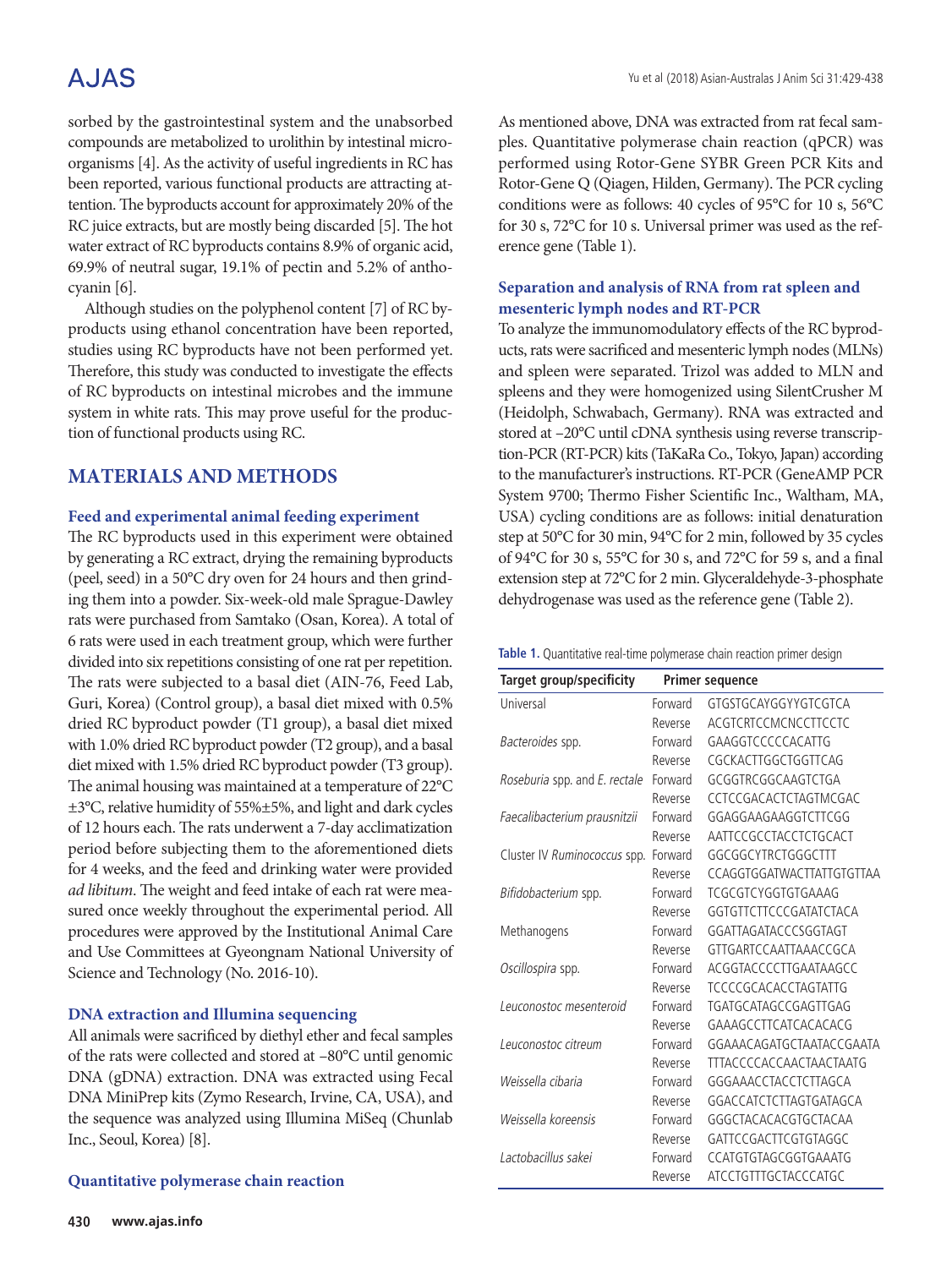|  | <b>Table 2.</b> Reverse transcriptase polymerase chain reaction primer design |  |  |  |
|--|-------------------------------------------------------------------------------|--|--|--|
|  |                                                                               |  |  |  |

| Target group/<br>specificity | Primer<br>sequence |                              |
|------------------------------|--------------------|------------------------------|
| $TGF-\beta$                  | Forward            | GAAGGCAGAGTTCAGGGTCTT        |
|                              | Reverse            | GGTTCCTGTCTTTGTGGTGAA        |
| $IL - 10$                    | Forward            | ATAACTGCACCCACTTCCCA         |
|                              | Reverse            | TCATTTCCGATAAGGCTTGG         |
| IFN- $\gamma$                | Forward            | TCAAGTGGCATAGATGTGGAAGAA     |
|                              | Reverse            | TGGCTCTGCAGGATTTTCATG        |
| $IL-17A$                     | Forward            | <b>TTCATCTGTGTCTCTGATGCT</b> |
|                              | Reverse            | TTGACCTTCACATTCTGGAG         |
| $II -4$                      | Forward            | ACAGGAGAAGGGACGCCAT          |
|                              | Reverse            | GAAGCCCTACAGACGAGCTCA        |
| Foxp3                        | Forward            | <b>CCCATCCCCAGGAGTCTTG</b>   |
|                              | Reverse            | CCATGACTAGGGGCACTGTA         |
| GATA3                        | Forward            | CATTACCACCTATCCGCCCTATG      |
|                              | Reverse            | CACACACTCCCTGCCTTCTGT        |
| T-het                        | Forward            | TCAACCAGCACCAGACAGAG         |
|                              | Reverse            | AAACATCCTGTAATGGCTTGTG       |
| RORγt                        | Forward            | <b>TTCACCCCACCTCCACTG</b>    |
|                              | Reverse            | TGCAAGGGATCACTTCAATTT        |

TGF-β, transforming growth factor beta; IL-10, interleukin-10; IFN-γ, interferon-γ; Foxp3, forkhead box P3; GATA3, GATA binding protein 3; T-bet, T-box expressed in T cells; RORγ<sup>t</sup>, Rar-related orphan receptor gamma T.

#### **Statistical analysis**

All results are shown as means±standard deviation and the variance of the results obtained through repeated experiments was analyzed using SPSS 12.0 (SPSS Inc., Chicago, IL, USA). The significance of the results was tested using Duncan's multiple range test at a level of p<0.05.

### **RESULTS**

#### **Body weight, daily gain, daily feed intake and feed efficiency in rats**

Rats in the T3 RC byproduct-fed group showed the greatest increase in both average daily gain and average daily feed intake (Table 3). The treatments with T1, T2, and T3 caused a marked feed efficiency when compared to the control group.

#### **mRNA expression of galectin-9 in MLN and spleen**

Galectin-9 is known to induce a Treg-mediated immune response [9]. We performed RT-PCR analysis to investigate whether RC byproducts can increase the mRNA expression of galectin-9 in MLNs and spleens of the rats. mRNA expression of galectin-9 was significantly increased in MLNs as well as spleens from the RC-treated (T1, T2, and T3) rats compared to that in the control group. In addition, the treatment with T1 caused the highest increase in the mRNA expression of galectin-9 in MLN (Figure 1).

#### **Th1/Th2 balance and the development of Treg cells in MLN and spleen**

In order to investigate whether T cell polarization is influenced by RC, we evaluated the expression of the transcription factors T-box expressed in T cells (T-bet) for Th1, GATA binding protein 3 (GATA 3) for Th2, RAR-related orphan receptor gamma T (RORγT) for Th17 and forkhead box P3 (Foxp3) for Treg cells in the MLN and spleen. In the MLN, the expression of T-bet and Foxp3 were increased, while the expression of GATA-3 and RORγT were decreased in the T1, T2, and T3 treatment groups compared to that in the control group (Figures 2A-2D). Th1/Th2 and Treg/Th2 ratios were significantly increased in a dose-dependent manner in rats fed with T1, T2, and T3, inducing a Th1 and Treg cell-mediated immunity response (Figures 2E, 2G). However, the Treg/Th1 ratio was decreased and the Treg/(Th1+Th2) ratio was not changed (Figures 2E-2H). Consistent with the results in the MLN, Tbet and Foxp3 expression were increased in the T1, T2, and T3 treatment groups (Figures 3A, 3D), whereas GATA-3 and RORγT expression were decreased in the spleen compared to that in the control group (Figures 3B, 3C). The ratios of Th1/Th2 and Treg/Th1, and Treg/Th2 were increased to induce Th1 and Treg cell-mediated immunity (Figures 3E-3G). The ratio of Treg/(Th1+Th2) was also increased by T1, T2, and T3 treatment (Figure 3H). Therefore, these results indicate that RC *byproducts can improve rat immunity by enhancing Treg cell*s in the MLN and spleen.

| Table 3. Rat fed Rubus coreanus byproducts weight gain, daily feed intake, and feed efficiency |  |  |
|------------------------------------------------------------------------------------------------|--|--|
|------------------------------------------------------------------------------------------------|--|--|

|                               |                              |                                |                                | тз                        |  |  |
|-------------------------------|------------------------------|--------------------------------|--------------------------------|---------------------------|--|--|
| Initial body weight (g)       | $220.34 \pm 0.53$            | $220.05 \pm 0.79$              | $220.21 \pm 0.48$              | $219.90 \pm 0.70$         |  |  |
| Finished body weight (g)      | $308.45 \pm 0.17^a$          | $307.38 \pm 0.22$ <sup>a</sup> | $308.18 \pm 0.88$ <sup>a</sup> | $311.35 \pm 0.97^{\circ}$ |  |  |
| Average daily gain (g)        | $3.15 \pm 0.02$ <sup>a</sup> | $3.12 \pm 0.02$ <sup>a</sup>   | $3.14 \pm 0.04$ <sup>a</sup>   | $3.27 \pm 0.04^b$         |  |  |
| Average daily feed intake (q) | $20.49 \pm 0.68^{\circ}$     | $17.93 + 0.39$ <sup>a</sup>    | $18.67 \pm 0.19^b$             | $19.19 \pm 0.40^{\circ}$  |  |  |
| Feed efficiency               | $0.15 \pm 0.005^{\circ}$     | $0.17 \pm 0.004^b$             | $0.17 \pm 0.003^b$             | $0.17 \pm 0.003^b$        |  |  |

SD, standard deviation; ADG, average daily gain; ADFI, average daily feed intake.

Data represent means  $\pm$  standard deviation of 6 replicates.

<sup>1)</sup> C, control; T1, 0.5% Rubus coreanus byproducts; T2, 1.0% Rubus coreanus byproducts; T3, 1.5% Rubus coreanus byproducts.

ADG, ADFI and feed efficiency increased when Rubus coreanus byproducts were fed as compared to control.  $a-c$  Means are significantly different within the same row (p < 0.05).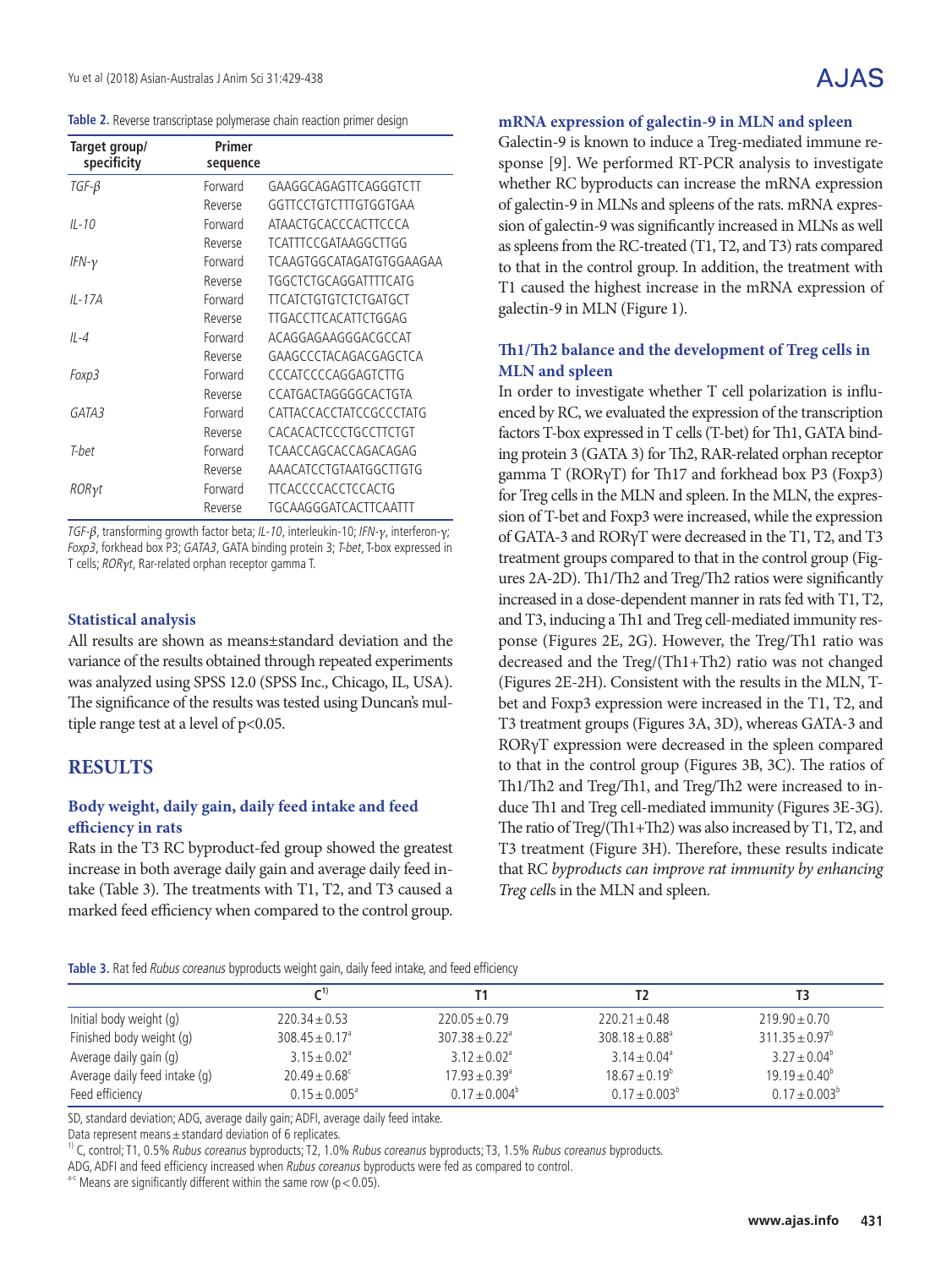

Figure 1. Rat fed Rubus coreanus byproducts show enhanced galectin-9 development in mesenteric lymph nodes (MLN) and spleen. C, control; T1, 0.5% Rubus coreanus byproducts; T2, 1.0% *Rubus coreanus* byproducts; T3, 1.5% *Rubus coreanus* byproducts. The expression of galectin-9 in MLN was higher in the group fed with *Rubus* coreanus byproducts than in control, and highest in the group of 0.5% Rubus coreanus byproducts. Galectin-9 expression in the spleen was also higher in the group fed with Rubus coreanus byproducts than in control. a-c Means are significantly different within the same row (p<0.05). Data represent means±standard deviation of 6 replicates. **Example 36** *none income specifical* u n<br>...



**Figure 2.** Rat fed Rubus coreanus byproducts show enhanced Treg-cell development in mesenteric lymph nodes (MLN). C, control; T1, 0.5% Rubus coreanus byproducts; T2, 1.0% Rubus coreanus byproducts; T3, 1.5% Rubus coreanus byproducts. T-cell polarization in MLN was evaluated by analyzing the expression of T-bet (Th1, A), GATA binding protein 3 (GATA-3) (Th2, B), RAR-related orphan receptor gamma T (RORγT) (Th17, C) and forkhead box P3 (Foxp3) (Treg, D). The expression of Foxp3 tended to increase in rat fed Rubus coreanus byproducts, while GATA-3 and RORγT expression was decreased. Expression of T-bet was no changed. Rat fed Rubus coreanus byproducts showed an increased Th1/Th2 (E) and Treg/Th2 ratio (F), but the Treg/Th1 ratio decreased (G). The ratio between Treg cells and effector Th1 and Th2 cells (H) was no changed. <sup>a-c</sup> Means are significantly different within the same row (p<0.05). Data represent means $\pm$ standard deviation of 6 replicates.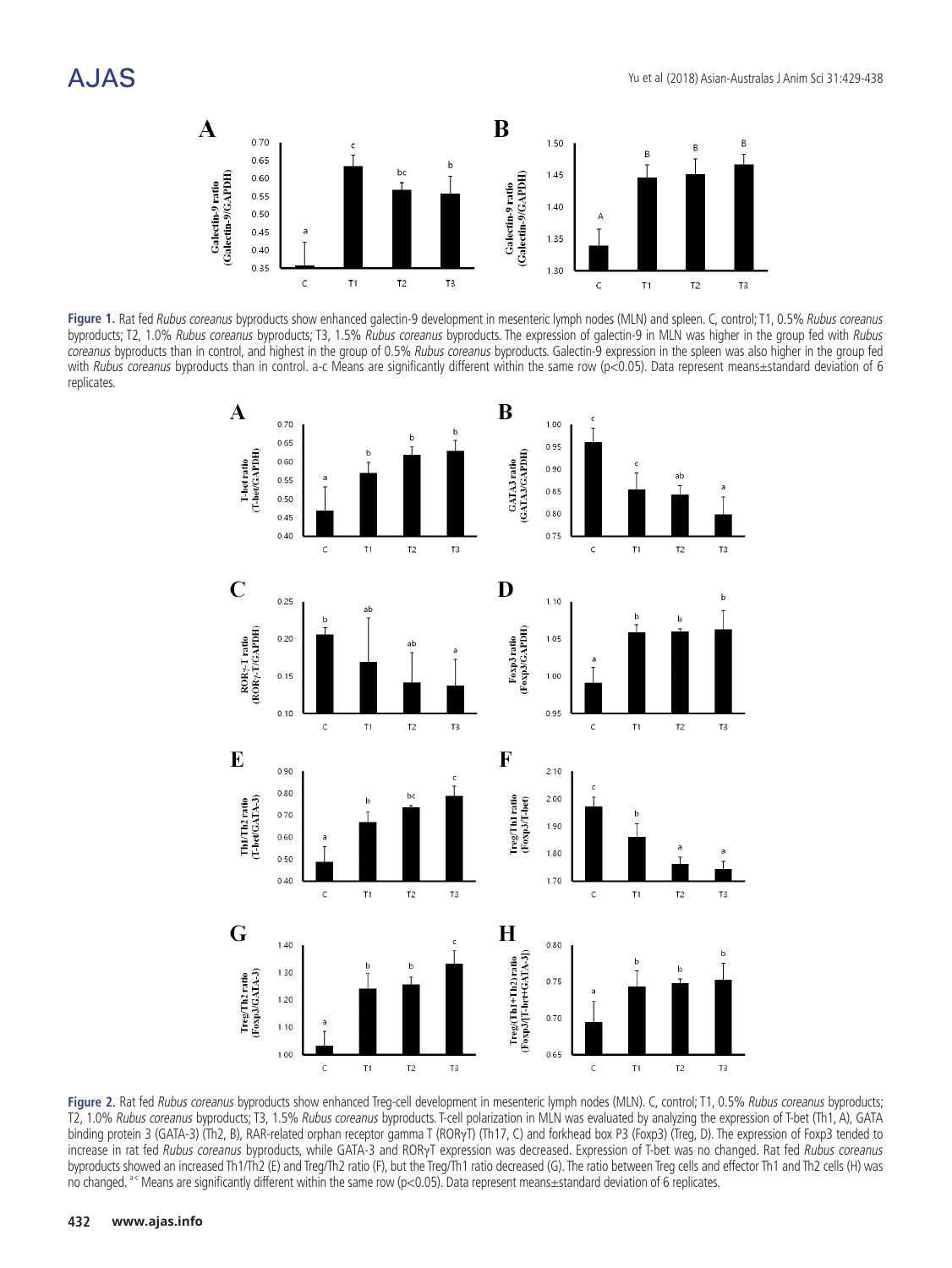A.JAS



Figure 3. Rat fed Rubus coreanus byproducts show enhanced Treg-cell development in spleen. C, Control; T1, 0.5% Rubus coreanus byproducts; T2, 1.0% Rubus coreanus byproducts; T3, 1.5% Rubus coreanus byproducts. T-cell polarization in spleen was evaluated by analyzing the expression of T-box expressed in T cells (T-bet) (Th1, A), GATA binding protein 3 (GATA-3) (Th2, B), RAR-related orphan receptor gamma T (RORγT) (Th17, C) and forkhead box P3 (Foxp3) (Treg, D). The expression of Foxp3 tended to increased in rat fed Rubus coreanus byproducts, while GATA-3 and RORγT expression was decreased. Expression of T-bet was no changed. Rat fed Rubus coreanus byproducts showed an increased Th1/Th2 (E) and Treg/Th2 ratio (F), but the Treg/Th1 ratio decreased (G). The ratio between Treg cells and effector Th1 and Th2 cells (H) was increased. <sup>a-c</sup> Means are significantly different within the same row (p<0.05). Data represent means $\pm$ standard deviation of 6 replicates.

#### **Intestinal microbiological environment in rats**

When rats were supplied with T1, T2, and T3, *Firmicutes* (F) levels in the intestinal microflora were markedly decreased while *Bacteroidetes* (B) levels were increased in a dose-dependent manner (Figure 4). The *F/B* ratio was decreased depending on the concentration of T1, T2, and T3. Particularly, *Clostridia* from the phylum *Firmicutes* and pathogenic microorganisms belonging to the *Peptococcaceae* decreased by the consumption of T1, T2, and T3, and the non-pathogenic *Lachnospiraceae* and *Ruminococcaceae* microorganisms increased (Table 4). Among the class *Bacteroidia*, which occupies most of the *Bacteroidetes*, the number of microbes belonging to the nonpathogenic *S24-7* and *Rikenellaceae* family increased. These results show that microorganisms promoting intestinal health were increased in rats fed with RC byproducts.

#### **Microorganisms showing obesity, anti-obesity, and butyrate-producing traits**

Rats fed with T1, T2, and T3 byproducts showed a decrease in anti-obesity microorganisms, while an increase in obesity- and butyrate-producing microorganisms occurred in a concentration-dependent manner (Figure 5). Therefore, these data suggest that RC byproducts can improve intestinal health by increasing the number of butyrate-producing microorganisms.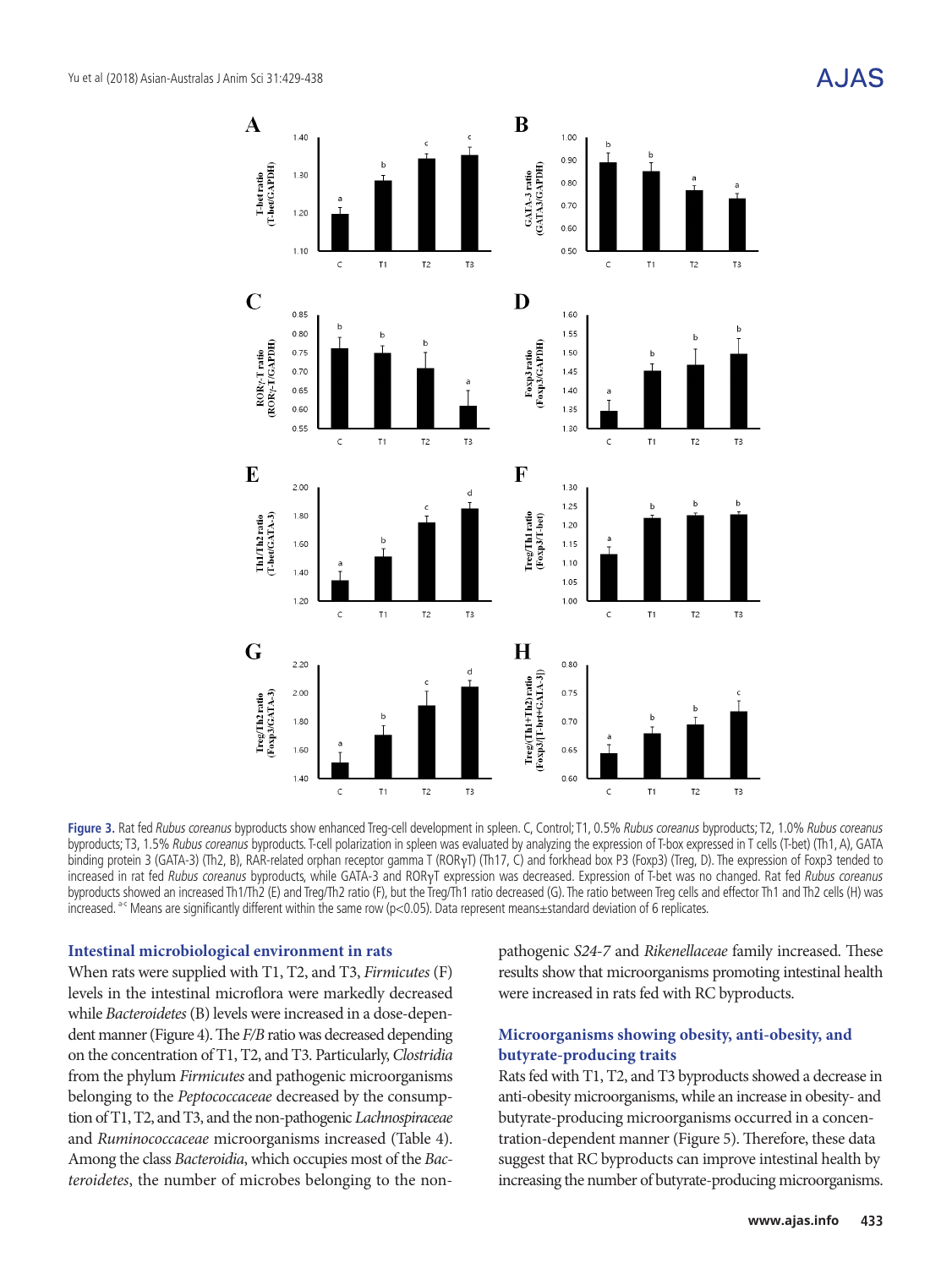

Figure 4. Effects of dietary supplementation of Rubus coreanus byproducts on diversity of phyla of Intestinal microbiota in rats. C, control; T1, 0.5% Rubus coreanus byproducts; T2, 1.0% Rubus coreanus byproducts; T3, 1.5% Rubus coreanus byproducts. Duncan's multiple range test was used to show the Firmicutes and Bacteroidetes oyproducts, 12, 1.0% hadds coreands byproducts, 15, 1.5% hadds coreands byproducts. Durican's multiple range test was used to show the *Finnicutes* and *bacteroidetes*<br>contents and F/B ratios of each sample at the phylum l (p<0.05). Data represent means±standard deviation of 6 replicates. 398

Intestinal lactic acid bacteria and intestinal microflora The qPCR analysis showed that RC byproducts induced 12 phenol contents of RC byproducts [ intestinal probiotics and microorganisms compared to that of these byproducts on the intestina in the control group. Particularly, *Bifidobacterium* spp., *Leu*-<br>
103 ment and immune system of expo *conostoc citreum*, *Weissella cibaria*, *Oscillospira* spp. showed the most prominent increase (Figure 6). 404 control group, rarticularly, *bifuovulerium* spp., *Lea*. Then and immune system

### **DISCUSSION**

The RC byproducts account for approximately 20% of the bokbunja juice extract, but are mostly being discarded [5]. There have been some studies on the general components and polyphenol contents of RC byproducts [6,7]. To observe the effects of these byproducts on the intestinal microorganism environment and immune system of experimental animals, MLN and spleen mRNA was purified and analyzed for the composition of intestinal microorganisms via pyro-sequencing, and by investigating the mechanisms of immune function regulation. The expression of galectin-9 in the MLNs and spleens of rats fed 0.5%, 1.0%, and 1.5% RC was higher than that of the control group. This implies that RC byproducts can activate galectin-9 in the body. Previous studies have shown that

**Table 4.** The mean of the relative abundance of dominant phyla, classes and familia in fecal sample obtained from rat

|                      | Treatments <sup>1)</sup> |                         |                         |                           |  |
|----------------------|--------------------------|-------------------------|-------------------------|---------------------------|--|
| Items $^{2)}$        |                          | T1                      | T <sub>2</sub>          | T <sub>3</sub>            |  |
|                      | $n = 6$<br>mean% (SD)    | $n = 6$<br>mean% $(SD)$ | $n = 6$<br>mean% $(SD)$ | $n = 6$<br>mean% $(SD)$   |  |
| <b>Firmicutes</b>    | $85.79(3.68)^c$          | $80.90(2.97)^{b}$       | $76.45(2.77)^a$         | 74.96 (2.56) <sup>a</sup> |  |
| Clostridia           | 68.49 $(3.19)^{b}$       | 65.01 $(1.71)^a$        | 63.13 $(2.80)^{a}$      | $65.05(2.08)^{a}$         |  |
| Lachnospiraceae      | $39.74(2.21)^a$          | 40.50 $(2.78)^{a}$      | 42.10 $(2.16)^{ab}$     | 44.93 $(2.24)^{b}$        |  |
| Ruminococcaceae      | 19.32 (4.18)             | 19.84 (2.06)            | 19.59 (2.80)            | 18.40 (1.78)              |  |
| Peptococcaceae       | $3.19(0.19)^c$           | $1.31(0.15)^{b}$        | $0.16(0.07)^a$          | $0.13(0.04)^{a}$          |  |
| <b>Bacilli</b>       | $15.86(2.04)^c$          | $13.11(1.80)^{b}$       | $10.95(1.23)^{a}$       | $8.90(1.96)^{a}$          |  |
| Lactobacillaceae     | $15.37(2.81)^c$          | 12.71 $(2.76)^{bc}$     | 10.50 $(2.92)^{ab}$     | $8.60(1.41)^{a}$          |  |
| <b>Bacteroidetes</b> | $11.23 (2.50)^{a}$       | $17.14(2.05)^{b}$       | $21.95(2.76)^c$         | $23.77(3.07)^c$           |  |
| <b>Bacteroidia</b>   | $10.84(1.25)^{a}$        | $16.82(2.50)^{b}$       | $21.74(1.91)^c$         | 23.38 (1.98) <sup>c</sup> |  |
| $524 - 7 f$          | $7.33(1.02)^{a}$         | $8.98(1.71)^{a}$        | 11.32 $(2.17)^{b}$      | $14.95(1.59)^c$           |  |
| Prevotellaceae       | $1.28(0.74)^{a}$         | $6.08(1.90)^c$          | $6.68(1.77)^c$          | 3.40 $(1.00)^{b}$         |  |
| Rikenellaceae        | $1.68(0.57)^a$           | $1.16(0.52)^{a}$        | $2.88(1.48)^{b}$        | 4.29 $(1.08)^c$           |  |

SD, standard deviation.

Data represent means ± SD of 6 replicates.<br><sup>1)</sup> C, control; T1, 0.5% *Rubus coreanus* byproducts; T2, 1.0% *Rubus coreanus* byproducts; T3, 1.5% *Rubus coreanus* byproducts.

<sup>2)</sup> Statistical tests of over-or under-representation of bacterial lineages among at each sample were made at the phylum (bold), class (bold) and family levels using Duncan's multiple range test. Rat fed Rubus coreanus byproducts show Firmicutes decreased and Bacteroidetes increased.  $a-c$  Means are significantly different within the same row (p < 0.05).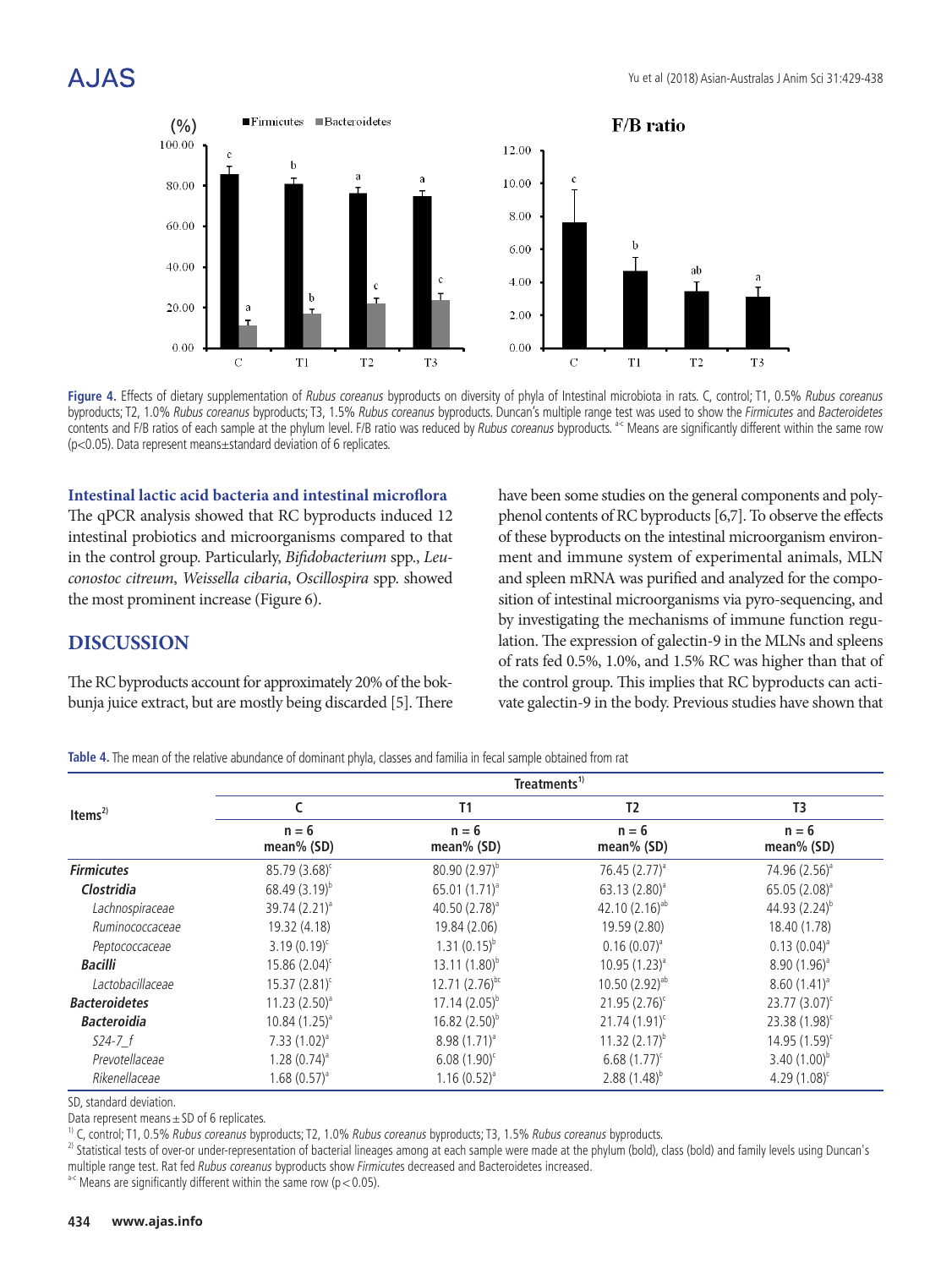



Figure 5. Rat fed Rubus coreanus byproducts show relatively changed intestinal microorganisms. C, control; T1, 0.5% Rubus coreanus byproducts; T2, 1.0% Rubus coreanus byproducts; T3, 1.5% Rubus coreanus byproducts. The relative abundance of obesity microorganism (Roseburia, Eubacterium\_g8, Pseudoflavonifractor, Ruminococcaceae\_uc, Ruminococcus, JN713389\_g, Eubacterium\_g23, AB185816\_g, Caproiciproducens, Ruminococcus\_g2, JQ084194\_g, Subdoligranulum, Oscillibacter, Butyricicoccus, EF602946\_g, Allobaculum, Erysipelotrichaceae\_uc, Coprobacillus, Faecalibaculum, EF445272\_g; (A) and antiobesity microorganism (Bacteroides, Parabacteroides, Prevotella, Prevotellaceae\_uc, Alistipes, AB239481\_g, Christensenellaceae\_uc, HM124260\_g, GU302849\_g, Christensenella, Bacteroides\_g1; (B) tended to increase in rat fed Rubus coreanus byproducts, while butyric acid microorganism (Eubacterium\_g17, Eubacterium\_g4, Roseburia, Eubacterium\_g6, Eubacterium\_g20, Eubacterium\_g21, Eubacterium\_g8, Pseudoflavonifractor, Ruminococcaceae\_uc, Ruminococcus, JN713389\_g, Eubacterium\_g23, AB185816\_g, Caproiciproducens, Ruminococcus\_g2, JQ084194\_g, Subdoligranulum, Oscillibacter, Anaerotruncus, Butyricicoccus, EF602946\_g, Phascolarctobacterium, Clostridium\_g21, AB606237\_g, FJ880395\_g, Blautia, JPZU\_g, AJ576336\_g, AB606254\_g, HM123979\_g, Coprococcus\_g2, Ruminococcus\_g4, GU324393\_g, Murimonas, EU509117\_g, Marvinbryantia; (C) relative abundance was decreased. Data represent means±standard deviation of 6 replicates.

galectin-9 induces Treg cell immune responses and neutralizes immunoglobulin E antibodies [10]. In addition, RC byproducts activated the mRNA expression of galectin-9 in the MLN and spleen with increased T-bet and Foxp3 as a reflection of Th1 and Treg cells, respectively. T-bet and Foxp3 could bind to multiple distal sites at immune regulatory genes for T cell fate determination as transcription factors [11]. This is consistent with the results of Kivit et al [12] who showed that galectin-9 induces Th1 and Treg cell development and increases interferon-γ and interleukin-10 secretion to suppress the allergic response and regulate immunity [12]. In addition, galectin-9, which induces apoptosis of T cells, inhibited the activation level of Treg/Th1 immune factors. Therefore, the RC byproducts activate the expression of galectin-9, and the activated galectin-9 promotes Th 1 and Treg immune responses

and thus induces immunomodulation.

The mammalian intestinal microbiome is composed of hundreds of millions of microorganisms and could affect host metabolism and diseases such as obesity, arteriosclerosis, and type 2 diabetes. In addition to the host's metabolism, these microbes also provide many advantages, including the development of the immune system and maintenance of the epithelial barrier [13]. *Firmicutes* and *Bacteroidetes* are the predominant phyla living in the intestine of humans and most mammals, and *Proteobacteria*, *Actinobacteria*, and *Tenericutes* together constitute other phyla [14]. *Bacteroidetes* [15], which contribute to defense against potential pathogens in the intestine, are increased by RC byproducts in the diet. The increase in *Bacteroidetes* is associated with a decrease in metabolic syndrome indicators such as high cholesterol and blood pressure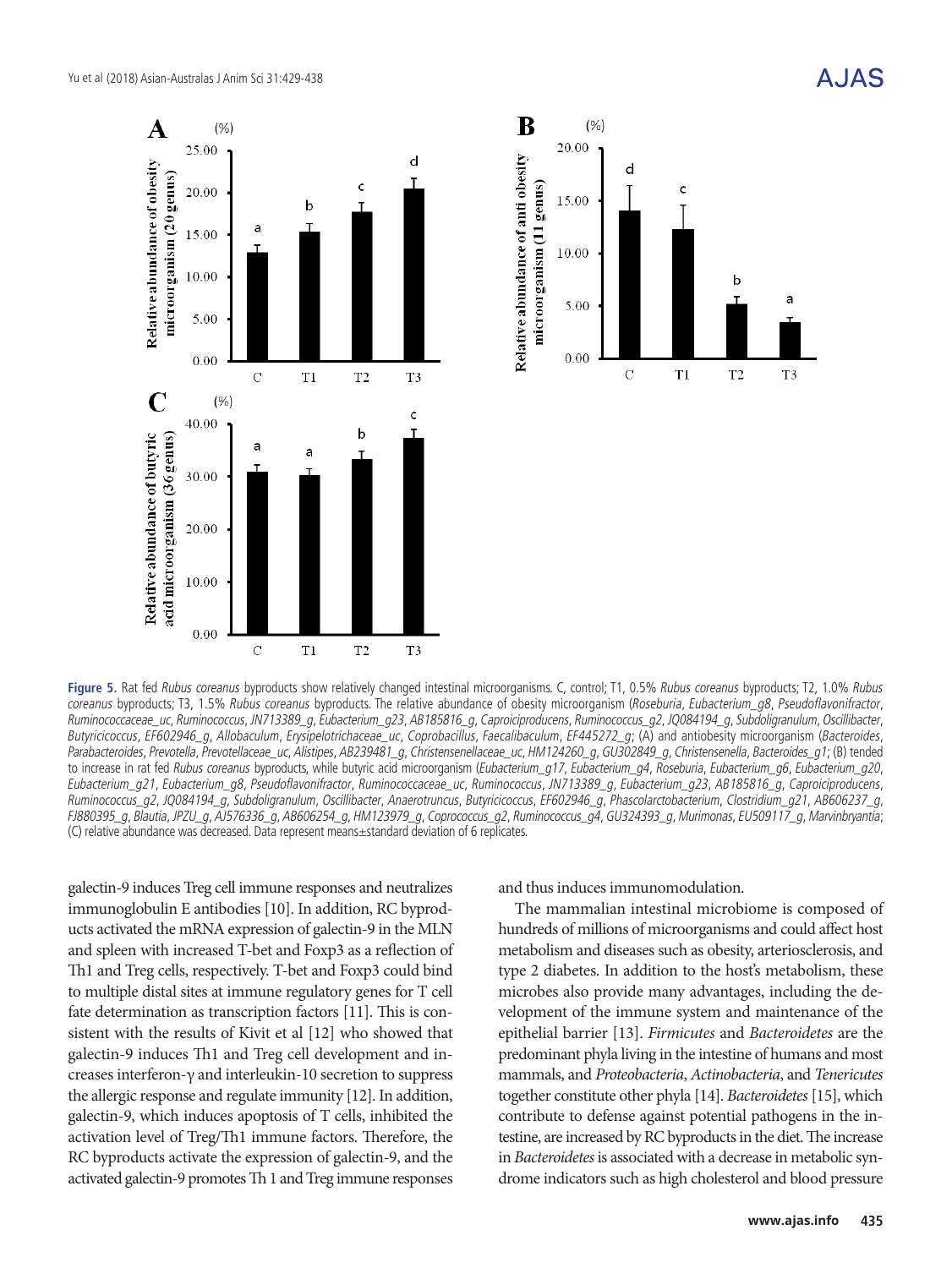

**Figure 6.** Rat fed Rubus coreanus byproducts show increased intestinal lactobacilli and microorganisms by quantitative polymerase chain reaction (qPCR). C, control; T1, 0.5% *Rubus coreanus* byproducts; T2, 1.0% *Rubus coreanus* byproducts; T3, 1.5% *Rubus coreanus* byproducts. The expression of *Bifidobacterium s*pp., *Leuconostoc* citreum, Weissella cibaria and Oscillospira spp. tended to increased in rat fed Rubus coreanus byproducts. <sup>ac</sup> Means are significantly different within the same row (p<0.05). Data represent means±standard deviation of 6 replicates.

[16]. Patients with type 1 diabetes or hypertension have in-<br>
in rats. The bioavailability of ellagitan creased intestinal levels of *Firmicutes*, which in turn increases RC byproducts is very low. These mol the ratio of Firmicutes/Bacteroidetes [17]. Rats treated with RC intestinal microorganisms to urolithin byproducts showed a relative decrease of Firmicutes, and the absorbed in the body [23]. Urolithin pr ratio of Firmicutes/Bacteroidetes decreased in a concentration-<br>and in Firmicutes, especially in Clost dependent manner. The family *Peptococcaceae* in the *Clostridia L* class consists of pathogenic microorganisms showing a positive correlation with CCL5, an inflammation-inducing cytokine, and decreased in response to RC treatment [18]. *Lachnospiraceae* and *Ruminococcaceae* of class *Clostridia*, the levels of which increase when RC byproducts are given, are microorganisms associated with metabolic health [19]. It is also known that RC produces intestinal anti-inflammatory compounds and butyrate which has immunomodulating properties [20]. The increased levels of microbes in the *S24-7* family in the *Bacteroidia* class act as a protective factor for diabetes [21], while *Rikenellaceae* alter the intestinal environment and exhibit antitumor effects [22]. The decrease in pathogenic microorganisms and the increase in non-pathogenic microorganisms suggest that intestinal health is enhanced by RC byproducts

RC byproducts is very low. These molecules are converted by intestinal microorganisms to urolithin, which is much better absorbed in the body [23]. Urolithin production is more abundant in *Firmicutes*, especially in *Clostridium leptum*, than in *Bacteroidetes* [24]. Urolithin is a microflora metabolite of ellagic acid derivatives [25], which enhances anti-proliferative, anti-inflammatory, and vascular endothelial function in cancer cell models [26]. Dietary fibers, such as RC byproducts, are fermented by microorganisms in the large intestine to produce short-chain fatty acids containing butyric acid [27]. Butyrateproducing microorganisms belong to the *Firmicutes*, and among them, *Ruminococcus*, *Roseburia*, and *Eubacterium* are prominent examples [28]. *Bifidobacterium* spp. is an important microorganism with immunomodulatory and anticancer activity [29], and its levels increased when bifidobacterial byproducts were ingested. In rats fed with RC byproducts, levels of butyrate-producing microorganisms increased, leading to improved intestinal health. In conclusion, the consumption of RC byproducts increased the expression of Th1 and Treg

in rats. The bioavailability of ellagitannins and ellagic acid in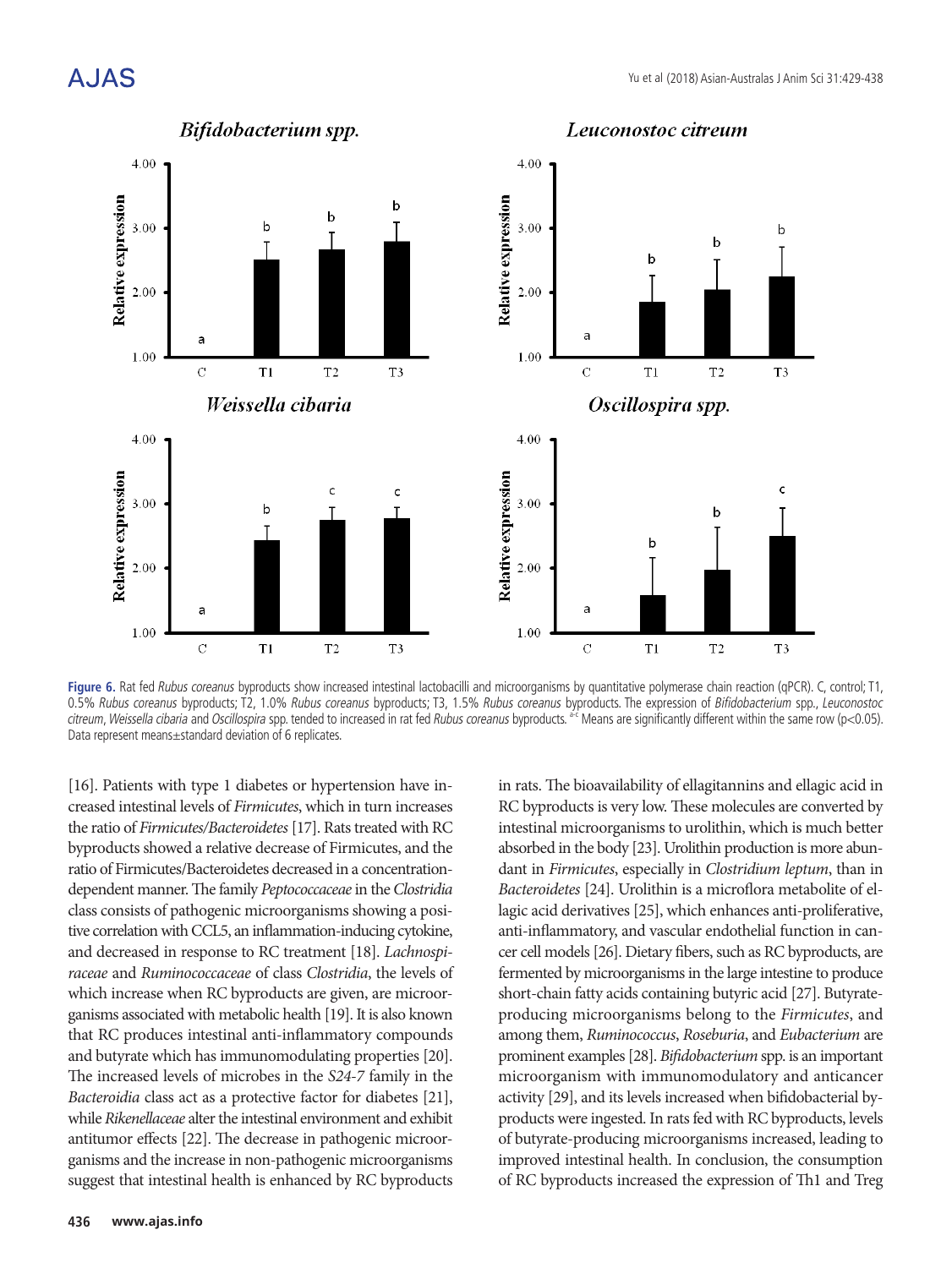cell transcription factors and galectin-9 in this study. In addition, the intestinal environment was changed by decreasing *Firmicutes*, increasing *Bacteroidetes*, and decreasing the *Firmicutes/Bacteroidetes* ratio. This suggests that bokbunja byproducts improve immune function and promote bowel health.

# **CONFLICT OF INTEREST**

We certify that there is no conflict of interest with any financial organization regarding the material discussed in the manuscript. Park HC, Jung JH are employees of Dasan Genetics, and Shin DK is employee of Berry & Biofood Research Institute.

# **ACKNOWLEDGMENTS**

This research was supported by the Economic Cooperation Industrial Development Project (No. R0005730), Ministry of Trade, Industry, and Energy, Korea.

## **REFERENCES**

- 1.Jang YD, Oh HK, Piao LG, et al. Evaluation of probiotics as an alternative to antibiotic on growth performance, nutrient digestibility, occurrence of diarrhea and immune response in weaning pigs. Anim Feed Sci Technol 2009;51:25-32.
- 2. Sung KC. A Study on the pharmaceutical and chemical characteristics and analysis of natural Bokbunja extract. J Korean Oil Chem Soc 2012;29:402-11.
- 3.Jang TS, Yang JC, Lim SY, Kim BA. Antioxidant and antihemolytic activity of ethanol extracts of *Rubus coreanus* Miquel. J Korean Oil Chem Soc 2014;31:130-5.
- 4. Espín JC, Larrosa M, García-Conesa MT, Tomás-Barberán F. Biological significance of urolithins, the gut microbial ellagic acid-derived metabolites: the evidence so far. Evid Based Complement Alternat Med 2013;2013:Article ID 270418.
- 5.Ku CS, Mun SP. Optimization of the extraction of anthocyanin from Bokbunja (*Rubus coreanus* Miq.) marc produced during traditional wine processing and characterization of the extracts. Bioresour Technol 2008;99:8325-30.
- 6.Ku CS, Mun SP. Antioxidant activities of ethanol extracts from seeds in fresh Bokbunja (*Rubus coranus* Miq.) and wine processing waste. Bioresour Technol 2008;99:4503-9.
- 7.Jeong YJ, Seo JH. Conditions for pigment extraction from Bokbunja (*Rubus coreanus* Miquel) byproducts. Korean J Food Preserv 2009;16:400-4.
- 8.Jeon YS, Park SC, Lim J, Chun J, Kim BS. Improved pipeline for reducing erroneous identification by 16S rRNA sequences using the Illumina MiSeq platform. J Microbiol 2015;53:60-9.
- 9. Rabinovich GA, Toscano MA. Turning 'sweet' on immunity: galectin-glycan interactions in immune tolerance and inflammation. Nat Rev Immunol 2009;9:338-52.
- 10.Niki T, Tsutsui S, Hirose S, et al. Galectin-9 is a high affinity IgE-binding lectin with anti-allergic effect by blocking IgEantigen complex formation. J Biol Chem 2009;284:32344-52.
- 11.Kanhere A, Hertweck A, Bhatia U, et al. T-bet and GATA3 orchestrate Th1 and Th2 differentiation through lineage-specific targeting of distal regulatory elements. Nat Commun 2012;3: 1268.
- 12.de Kivit S, Saeland E, Kraneveld AD, et al. Galectin-9 induced by dietary synbiotics is involved in suppression of allergic symptoms in mice and humans. Allergy 2012;67:343-52.
- 13.Wells JM, Rossi O, Meijerink M, van Baarlen P. Epithelial crosstalk at the microbiota-mucosal interface. Proc Natl Acad Sci USA 2011;108(Suppl 1):4607-14.
- 14.Yang T, Owen JL, Lightfoot YL, Kladde MP, Mohamadzadeh M. Microbiota impact on the epigenetic regulation of colorectal cancer. Trends Mole Med 2013;19:714-25.
- 15.Wexler HM. Bacteroides: the good, the bad, and the nitty-gritty. Clin Microbiol Rev 2007;20:593-621.
- 16.Henning SM, Yang J, Shao P, et al. Health benefit of vegetable/ fruit juice-based diet: Role of microbiome. J Sci Rep 2017;7: 2167.
- 17.Pellegrini S, Sordi V, Bolla AM, et al. Duodenal mucosa of patients with type 1 diabetes shows distinctive inflammatory profile and microbiota. J Clin Endocrinol Metab 2017;102: 1468-77.
- 18.Houlden A, Goldrick M, Brough D, et al. Brain injury induces specific changes in the caecal microbiota of mice via altered autonomic activity and mucoprotein production. Brain Behav Immun 2016;57:10-20.
- 19.Morowitz MJ, Di Caro V, Pang D, et al. Dietary supplementation with nonfermentable fiber alters the gut microbiota and confers protection in murine models of sepsis. Crit Care Med 2017;45:e516-e523.
- 20.Aktas B, De Wolfe TJ, Tandee K, et al. The effect of *Lactobacillus casei* 32G on the mouse cecum microbiota and innate immune response is dose and time dependent. PLOS ONE 2015;10: e0145784.
- 21.Krych Ł, Nielsen DS, Hansen AK, Hansen CH. Gut microbial markers are associated with diabetes onset, regulatory imbalance, and IFN-γ level in NOD mice. Gut Microbes 2015;6: 101-9.
- 22.Wu M, Wu Y, Deng B, et al. Isoliquiritigenin decreases the incidence of colitis-associated colorectal cancer by modulating the intestinal microbiota. Oncotarget 2016;7:85318-31.
- 23.Espín JC, Larrosa M, García-Conesa MT, Tomás-Barberán F. Biological significance of urolithins, the gut microbial ellagic acid-derived metabolites: the evidence so far. Evid Based Complement Alternat Med 2013;2013:Article ID 270418.
- 24.García-Villalba R, Beltrán D, Espín JC, Selma MV, Tomás-Barberán FA. Time course production of urolithins from ellagic acid by human gut microbiota. J Agric Food Chem 2013;61:8797-806.